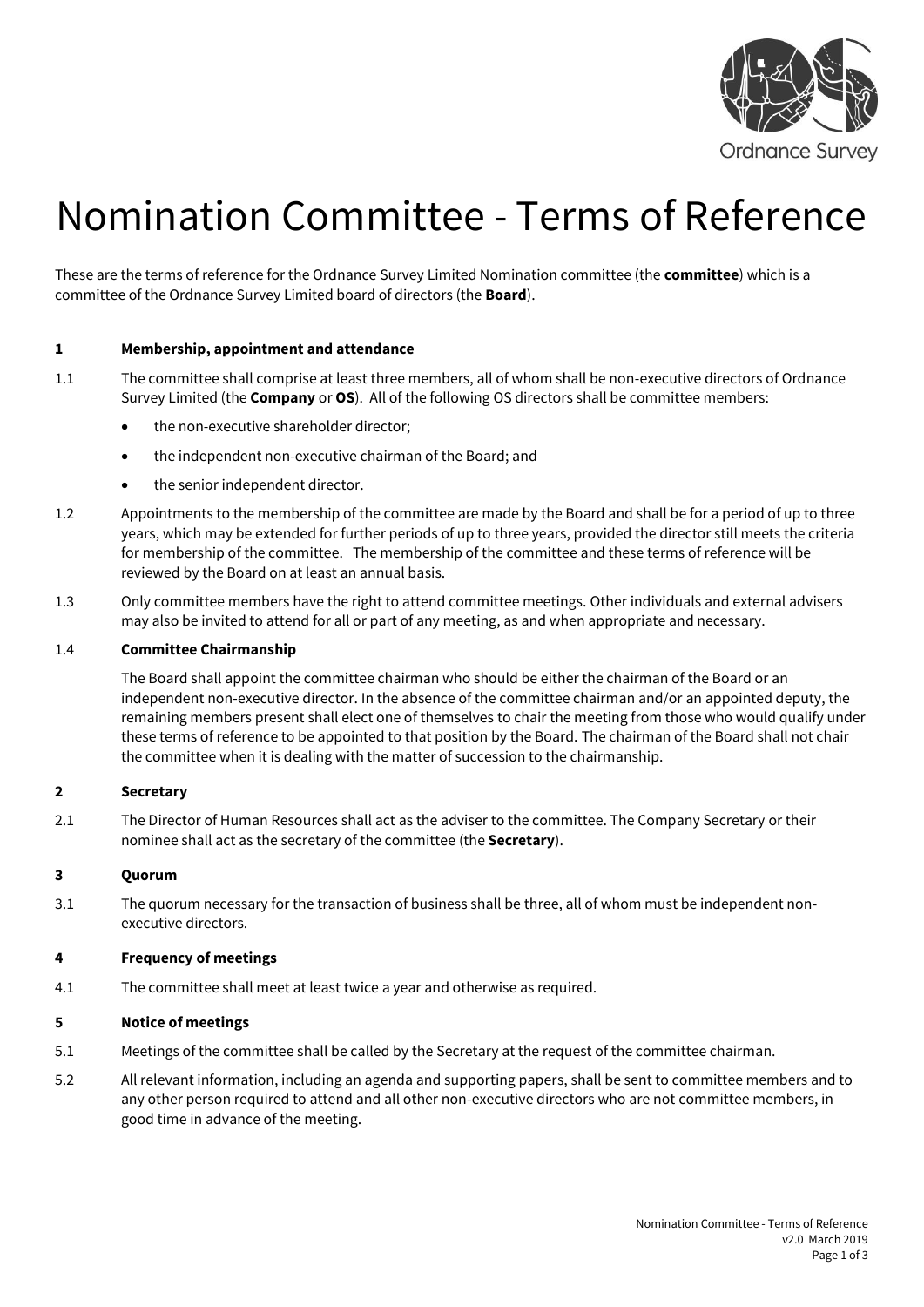# **6 Minutes of meetings**

- 6.1 The Secretary shall minute the proceedings and resolutions of all committee meetings, including the names of those present and in attendance.
- 6.2 Draft minutes of committee meetings shall be circulated promptly to all committee members. Once approved, minutes should be circulated to all other Board members unless in the opinion of the committee chairman it would be inappropriate to do so.

## **7 Shareholder Appointments**

7.1 Note that, in accordance with the Shareholder Framework Document, the appointments of the OS Chairman, the CEO, Shareholder Director and Deputy Shareholder Director (**Shareholder Appointments**) will be the sole responsibility of the shareholder, rather than the Board. The shareholder will engage with and involve the committee in any process relating to the Shareholder Appointments.

## **8 Duties**

## **The committee should carry out the duties below for OS and the OS group as a whole, as appropriate. Subject to section 7 above, the committee shall:**

- 8.1 Regularly review the structure, size and composition (including the skills, knowledge, experience and diversity) of the Board and make recommendations to the Board with regard to any changes.
- 8.2 Keep under review the succession plan for executive directors (meaning executives who would be members of Executive Committee) and non executive directors in the course of its work, taking into account the challenges and opportunities facing the Company, and the skills and expertise needed on the Board in the future.
- 8.3 Keep under review the leadership needs of the organisation, both executive and non-executive, with a view to ensuring the continued success and sustainability of the organisation.
- 8.4 Keep up to date and fully informed about strategic people issues and commercial changes affecting the Company and the market in which it operates.
- 8.5 Be responsible for identifying and nominating for the approval of the Board, candidates to fill Board vacancies as and when they arise.
- 8.6 Before any appointment is made by the Board, evaluate the balance of skills, knowledge, experience and diversity on the Board and, in the light of this evaluation, prepare a description of the role and capabilities required for a particular appointment. In identifying suitable candidates, the committee shall:
	- 8.6.1 use open advertising or the services of external advisers to facilitate the search;
	- 8.6.2 consider candidates from a wide range of backgrounds;
	- 8.6.3 consider candidates on merit and against objective criteria and with due regard for the benefits of diversity on the board, including gender, taking care that appointees have enough time available to devote to the position; and
	- 8.6.4 prior to the appointment of a director, require the proposed appointee to disclose any other business interests that may result in a conflict of interest and to report any future business interests that could result in a conflict of interest.
- 8.7 Review the results of the Board performance evaluation process that relate to the composition of the Board.
- 8.8 Review annually the time required from non-executive directors. Performance evaluation should be used to assess whether the non-executive directors are spending enough time to fulfil their duties.
- 8.9 Work and liaise as necessary with all other Board committees.

## **The committee shall also make recommendations to the Board concerning:**

8.10 the terms of formal letters of appointment for non-executive directors, setting out what is expected of them in terms of time commitment, committee service and involvement outside Board meetings;